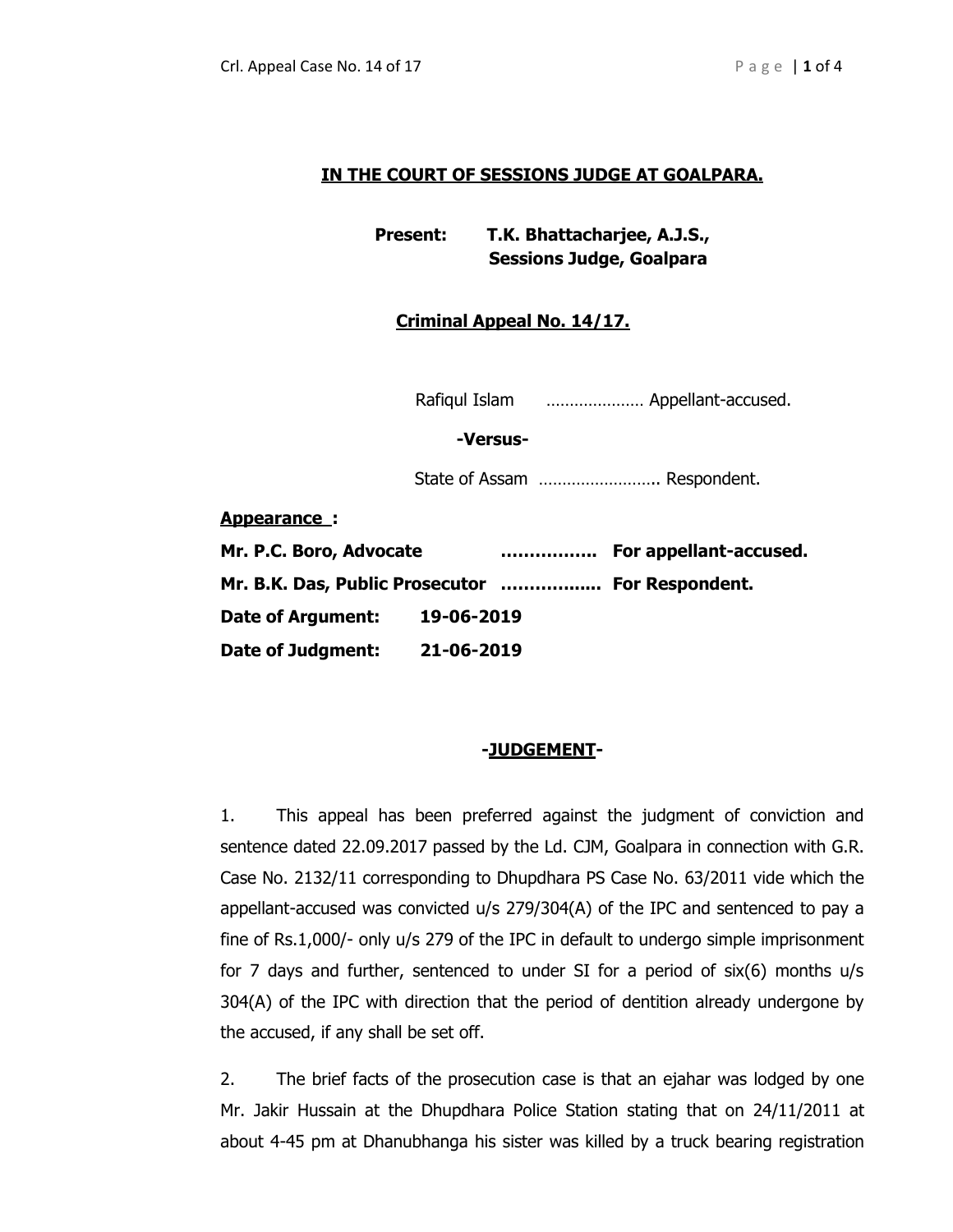no. NL-05-D-7725 which was being driven by the driver at high speed and also negligently and hence this case was filed.

3. In view of the ejahar, that was filed, Dhupdhara PS Case No. 63/2011 was registered u/s 279/ 304(A) of the IPC and investigation was started after completion of which a charge-sheet was submitted against the appellant-accused u/s 279/ 304(A) of IPC sending him up for trial.

4. In the course of trial, the learned court below read over and explained the particulars of offences u/s 279 / 304(A) of the IPC to the appellant-accused to which he pleaded not guilty and claimed to be tried and accordingly, the trial commenced and after the trial was completed, the learned court below convicted the appellantaccused and sentenced him as mentioned above.

5. Being highly aggrieved and dissatisfied with the aforesaid judgment and order of conviction, the appellant preferred the instant appeal on the ground set forth in the memo of appeal.

6. The connected LCR was called for in this context from the learned court below and it was perused very carefully and the learned counsel for the OP i.e. the State of Assam only was heard in this context as the appellant side remained absent without any steps for 3 consecutive dates when the appeal was fixed for hearing.

7. In the course of arguments, the learned Public Prosecutor submitted that the convict was rightly convicted and he was leniently sentenced by the learned court below after elaborate discussion of the evidence on record and as such, the impugned judgment and order of conviction and sentence is not required to be interfered in any manner; rather, the appeal is required to be dismissed.

9. In view of the above, it is felt necessary to carefully scrutinize the entire materials available before me and determine the following.

## **POINT FOR DETERMINATION:**

10. Whether the learned court below was correct in convicting the appellantaccused and sentencing him to pay a fine of Rs.1,000/- only u/s 279 of the IPC in default to undergo simple imprisonment for 7 days and further, sentencing him to under SI for a period of six(6) months u/s 304(A) of the IPC?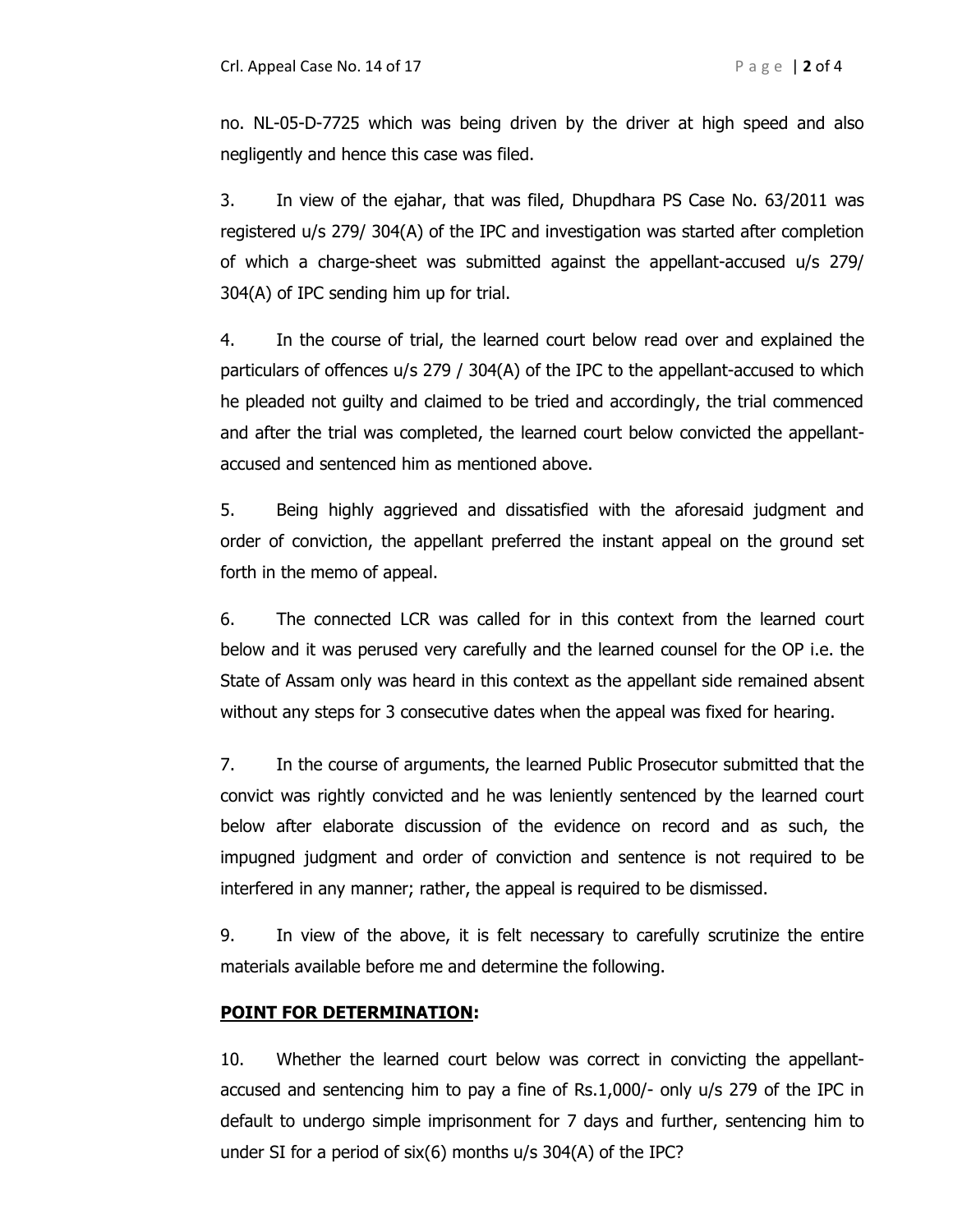### **DISCUSSION, DICISION AND REASONS:**

11. On perusal of the entire case record including the connected documents and also the judgment and order dated 22.09.2017 passed by the learned court below, it is found that the occurrence allegedly took place on 24.11.2011 at about 4:45 pm when the deceased victim was knocked down and killed by a truck allegedly driven by the accused and the testimony of the PW-1 reveals that he was an eye witness to the occurrence and he was able to identify the accused as the driver of the truck. The PW-2 also corroborated the fact that one truck driven by the accused came at high speed and hit an electric pole which fell down on the victim as a result of which she was killed. The testimony of PW-4 and the PW-5 shows that they were official witnesses being the medical officer and the IO respectively. The Ext.-3 and 4 shows that the offensive vehicle and its documents were seized including the driving license of the accused driver.

12. On a careful scrutiny of the entire evidence available before me including the connected documents and also the impugned judgment and order dated 22.09.2017, it is found that the learned court below relied on the testimony of the prosecution witnesses and the Ext-2 in coming to the conclusion and the Ld. Lower court also discussed the entire evidence that was available in the case record and considering all the facts and circumstances, I am of the opinion that though the defence side cross-examined all the prosecution witnesses but the prosecution story could not be distorted significantly so far as the role of the convicted accused/appellant was concerned in the alleged occurrence as was found by the Ld. Lower court.

It may be mentioned in this context that it is the bounden duty of the court to consider all the pros and cons in coming to a logical conclusion and a single fact cannot be a guiding factor but a striking balance must always be there and further, the law is well settled that even the testimony of a single witness is sufficient to prove a case provided the testimony of such a witness inspires the confidence of the Court and in the instant case the P.Ws could not be cross-examined effectively in order to raise any doubts with respect to the role of the appellant and as such their testimony cannot be brushed aside without any cogent reasons. Moreover, the Ld. Lower court also took up all the disputed points for determination, had made elaborate discussion on the evidence adduced by the prosecution, appreciated the evidence on record in its proper perspective and finally arrived at the decision that